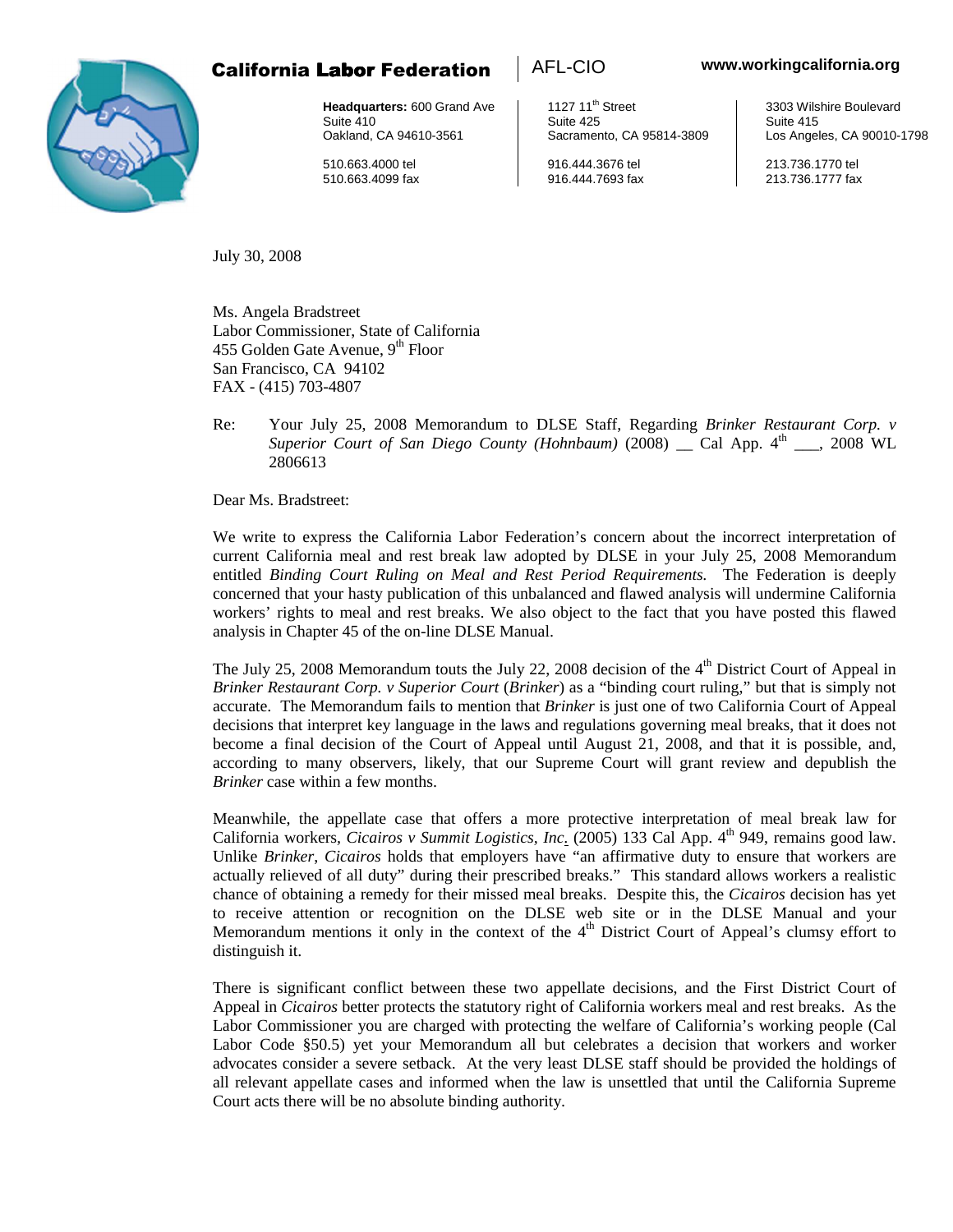A balanced approach would report the split in the appellate courts, acknowledge the fact that the *Brinker* plaintiffs will petition for review, and if the Supreme Court certifies the case, that *Brinker* will be depublished. Is it because this decision will likely be short-lived that you were in such a hurry to declare that the law is now clear? This hearkens back to the days of 2005 when the Labor Commissioner tried to effect changes in meal breaks by using emergency regulations, fake video news releases, unlawful abeyances in DLSE investigations and issuing a precedential decision, all of which either the courts or office of administrative law later disapproved.

The DLSE's rush to give binding effect and immediate enforcement to a Court of Appeal opinion that diminishes protection for employee meal and rest breaks is disturbing, particularly when compared to the much lower profile accorded to the California Supreme Court's decision in *Murphy v. Kenneth Cole*, which found in favor of *greater* protection for employee breaks. In contrast to the DLSE's treatment of the *Brinker* decision, the DLSE never sent a memo from the Labor Commissioner instructing all staff to immediately apply the *Murphy* decision to pending matters. There the Labor Commissioner made no pronouncements of "binding authority." Instead, the *Murphy* California Supreme Court decision (the ultimate "binding authority") was simply distributed by a non-lawyer Deputy Chief to "All DLSE Staff" and continues to be available to the public under the simple heading "Meal and Rest Period Statute of Limitations." There is no mention that for California's workers this case was a landmark decision in workplace justice. I attach both Memoranda to this letter for your review. They may also be viewed at http://www.dir.ca.gov/dlse/dlse.html under the heading "Alerts/News".

I ask that you remove from your website this inaccurate and biased Memorandum and your directive to all deputy labor commissioners to follow *Brinker* rather than *Cicairos*. If, after the Supreme Court acts on the petition for review of *Brinker*, you decide a Memorandum is appropriate, a more neutral analysis such as the one DLSE published on the occasion of the California's Supreme Court's decision in *Murphy vs. Kenneth Cole* should be published.

I would like to arrange a meeting with a representative group of worker advocates and you at your earliest convenience and I ask that in the meanwhile you rescind the July 25, 2008 Memorandum and remove it from the DLSE's web site and from the DLSE Manual.

Sincerely,

Angie Wei Legislative Director AW: sm OPEIU 3 AFL CIO (31)

Cc: Victoria Bradshaw, Secretary, Labor and Workforce Development Agency John Duncan, Director, Department of Industrial Relations Robert Roginson, Counsel, Labor Commissioner's Office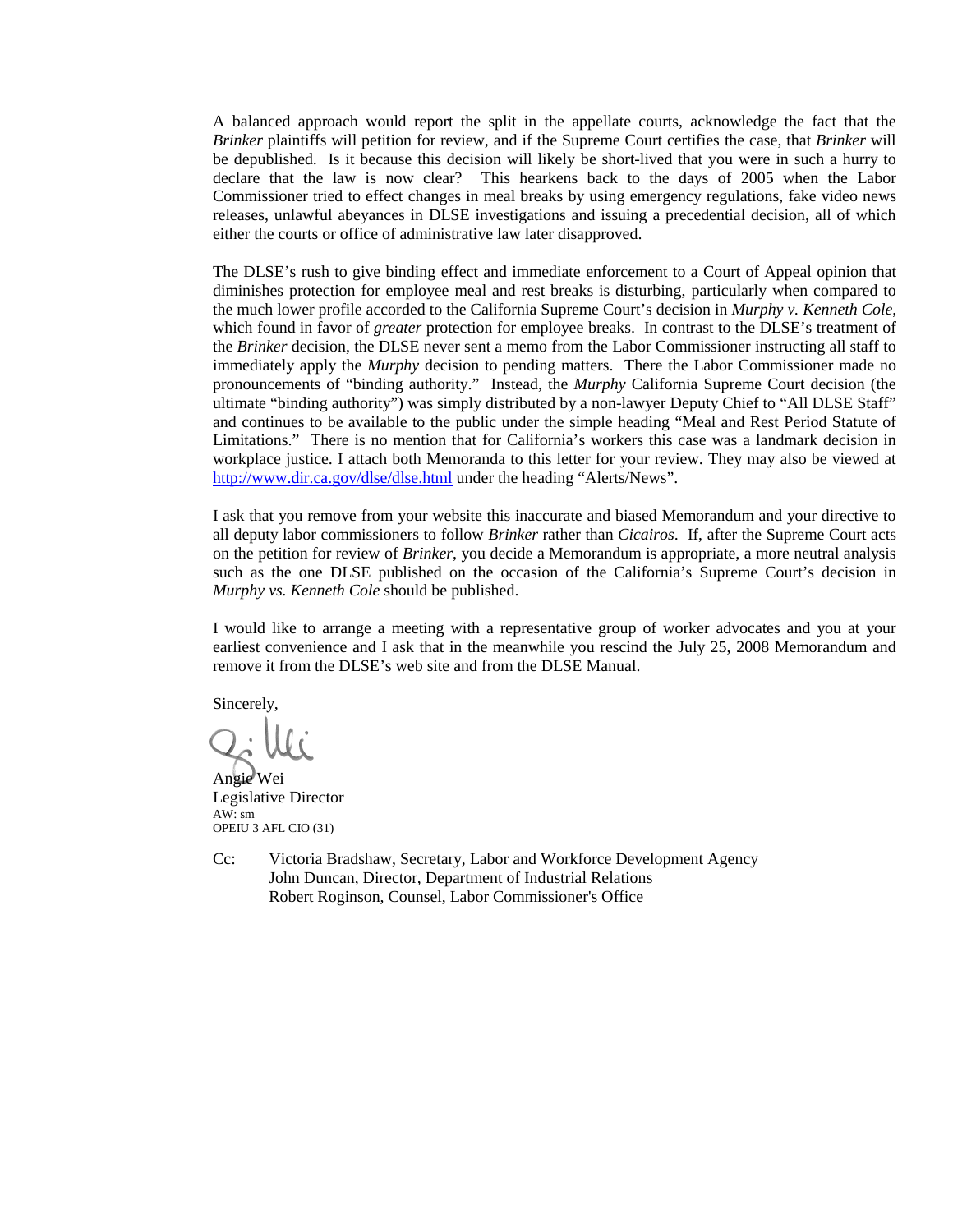

# **State of California DIVISION OF LABOR STANDARDS ENFORCEMENT - HQ MEMORANDUM**

**TO: DLSE Staff** 

**FROM: Angela Bradstreet, Labor Commissioner Denise Padres, Deputy Chief Robert Roginson, Chief Counsel** 

**DATE: July 25, 2008** 

## **SUBJECT: Binding Court Ruling on Meal and Rest Period Requirements**

On July 22, 2008, the California Court of Appeal issued its decision in *Brinker Restaurant Corp. v. Superior Court of San Diego County (Hohnbaum), (2008) \_\_\_*   $Cal. App. 4<sup>th</sup>$ <sub>2008</sub> WL 2806613. The court in *Brinker* decided several significant issues regarding the interpretation of California's meal and rest period requirements. The decision is a published decision, and its rulings are therefore binding upon the Division of Labor Standards Enforcement (DLSE).

The decision in *Brinker* included the following rulings regarding the interpretation of California's meal and rest period requirements:

#### Meal Periods

- The court held that Labor Code  $\S$  512 and the meal period requirements set forth in the applicable wage order mean that employers must provide meal periods by making them available, but need not ensure that they are taken. Employers, however, cannot impede, discourage or dissuade employees from taking meal periods. $<sup>1</sup>$ </sup>
- The court rejected the so-called "rolling five-hour" requirement as being inconsistent with the plain meaning of Labor Code § 512 and the applicable wage order.<sup>2</sup> An employer must make a <u>first</u> 30-minute meal period available to an

<sup>1</sup> Slip Op. at pp. 4, 34 and 41-47.

 $<sup>2</sup>$  Slip Op. at pp. 4 and 34-41.</sup>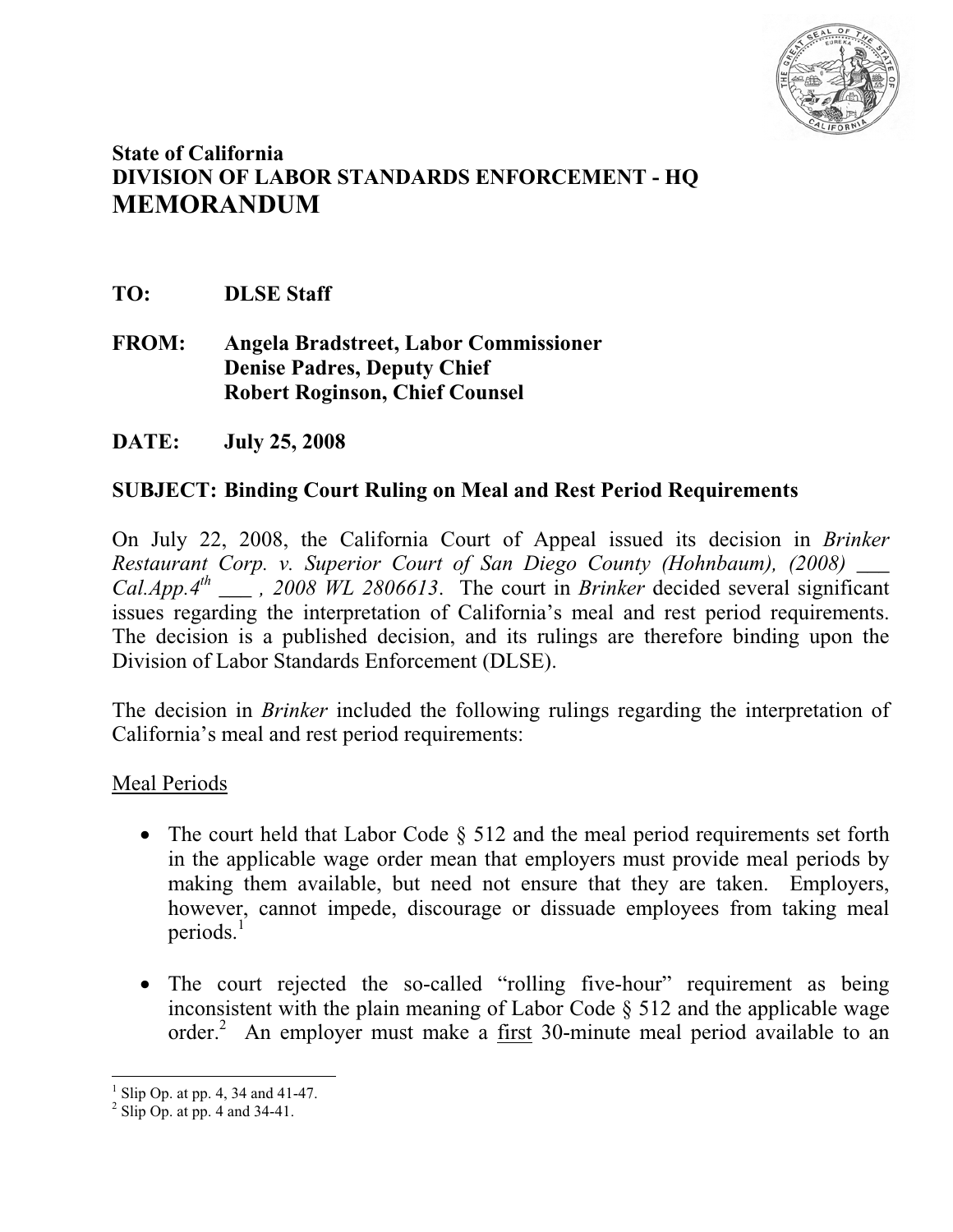hourly employee who is permitted to work more than five hours *per day*, unless (1) the employee is permitted to work a "total work period per day" that is six hours or less, and (2) both the employee and the employer agree by "mutual consent" to waive the meal period.<sup>3</sup> The court also found section 512 to plainly provide that an employer must make a second 30-minute meal period available to an hourly employee who has a "work period of more than 10 hours *per day*" unless (1) the "total hours" the employee is permitted to work per day is 12 hours or less, (2) both the employee and the employer agree by "mutual consent" to waive the second meal period, and (3) the first meal period "was not waived."<sup>4</sup>

Employers are not required to provide a meal period for every five consecutive hours worked.<sup>5</sup> The court held that the employer's practice of providing employees with an "early lunch" within the first few hours of an employee's arrival at work did not violate California law, even though that would mean that the employee might then work in excess of five hours without an additional meal period.<sup>6</sup>

# Rest Periods

- The court held that the rest period requirements set forth in the applicable wage order mean that employers must provide rest periods, but need not ensure that they are taken. Employers, however, cannot impede, discourage or dissuade employees from taking rest periods.<sup>7</sup>
- The court held that employers need only authorize and permit rest periods every four hours or major fraction thereof and they need not, where impracticable, be in the middle of each work period.<sup>8</sup> The court interpreted the phrase "major fraction thereof" to mean the time period between three and one-half hours and four hours and not to mean that a rest period must be given every three and one-half hours.<sup>9</sup> In so doing, the court rejected as incorrect a 1999 interpretation by the Labor Commissioner that the term "major fraction thereof" means an employer must provide its employees with a 10-minute rest period when the employees work any

 $3$  Slip Op. at p. 36.

 $<sup>4</sup>$  Slip Op. at p. 37.</sup>

 $<sup>5</sup>$  Slip Op. at p. 4.</sup>

 $<sup>6</sup>$  Slip Op. at pp. 34-41.</sup>

 $<sup>7</sup>$  Slip Op. at pp. 4 and 31.</sup>

 $8$  Slip Op. at pp. 4 and 28-29.

 $9$  Slip Op. at p. 24.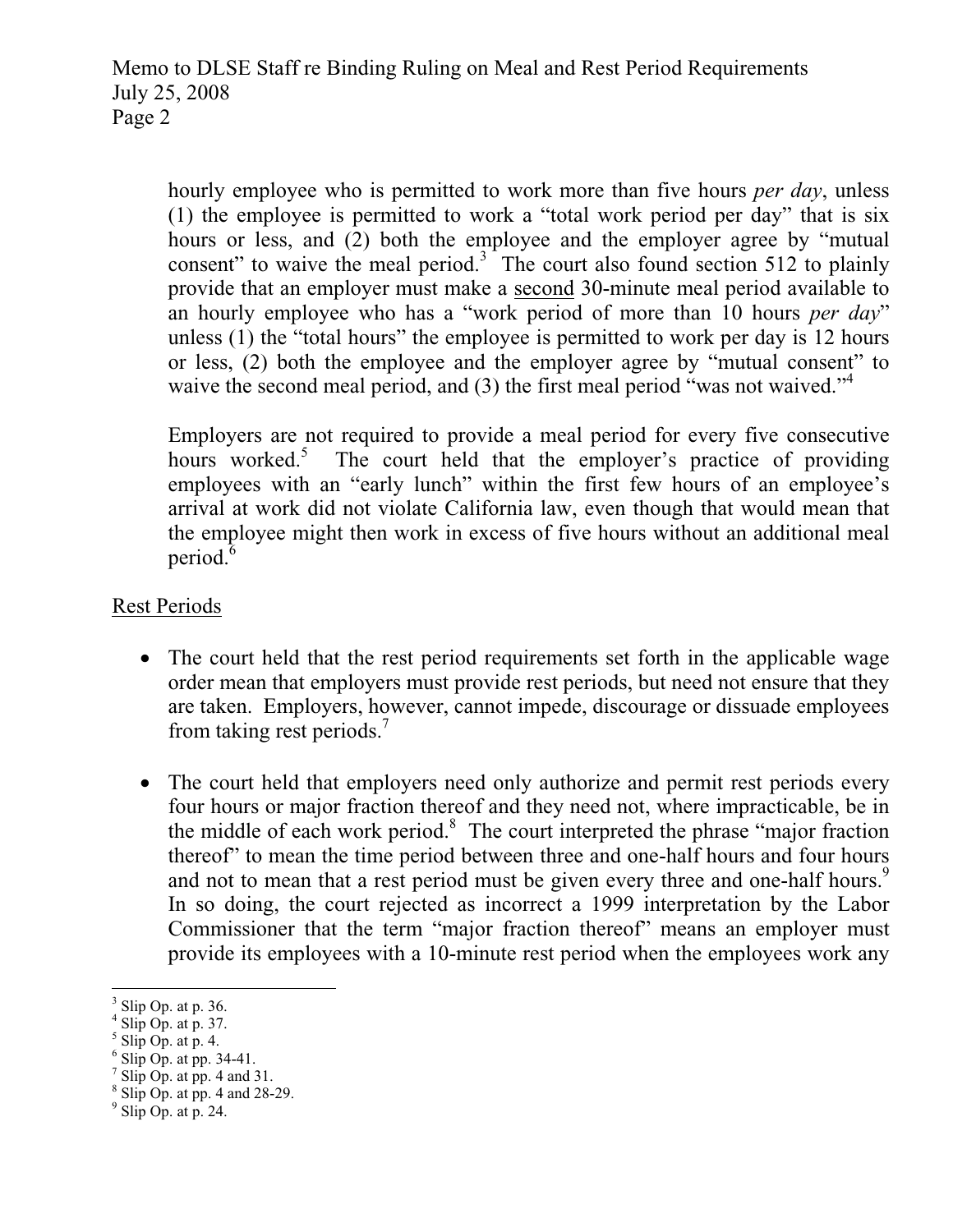time over the midpoint of each four hour block of time.<sup>10</sup> The court ruled that the rest periods must be given if an employee works between three and one-half hour and four hours, but if four or more hours are worked, it need be given only every four hours, not every three and one-half hours. $^{11}$ 

The court also ruled that the applicable wage order rest period provisions do not require employers to authorize and permit a first rest period before the first scheduled meal period. Rather, the applicable language of the wage order states only that rest periods "insofar as practicable shall be in the middle of each work period." Accordingly, the court concluded, as long as employers make rest periods available to employees, and strive, where practicable, to schedule them in the middle of the first four-hour work period, employers are in compliance with that portion of the applicable wage order.<sup>12</sup>

The court relied upon the plain meaning of the Labor Code and applicable wage order provisions in making its determinations. The court found persuasive the reasoning in the federal district court decisions in *White v. Starbucks* (ND Cal. July 2, 2007) 497 F.Supp.2d 1080 and *Brown v. Federal Express Corp.* (CD Cal. Feb. 26, 2008) 2008 WL 906517, and concluded that employers need not ensure meal periods are actually taken, but need only make them available.<sup>13</sup> The court distinguished the decision in *Cicairos v. Summit Logistics, Inc.* (2006) 133 Cal.App.4<sup>th</sup> 949, concluding that the facts in *Cicairos* established that the employer failed to make meal periods available to employees and that the court there only decided meal periods must be provided, not ensured.<sup>14</sup>

All staff must follow the rulings in the *Brinker* decision effective immediately and the decision shall be applied to pending matters. Please ensure that any wage claim filed with DLSE that has a meal or rest period issue is reviewed by your Senior Deputy prior to making any final determination on its merits.

 $10$  Slip Op. at p. 25.

 $11$  Slip Op. at pp. 27-28.

 $12$  Slip Op. at pp. 28-29.

 $^{13}$  Slip Op. at p. 44.

 $14$  Slip Op. at pp. 44-47.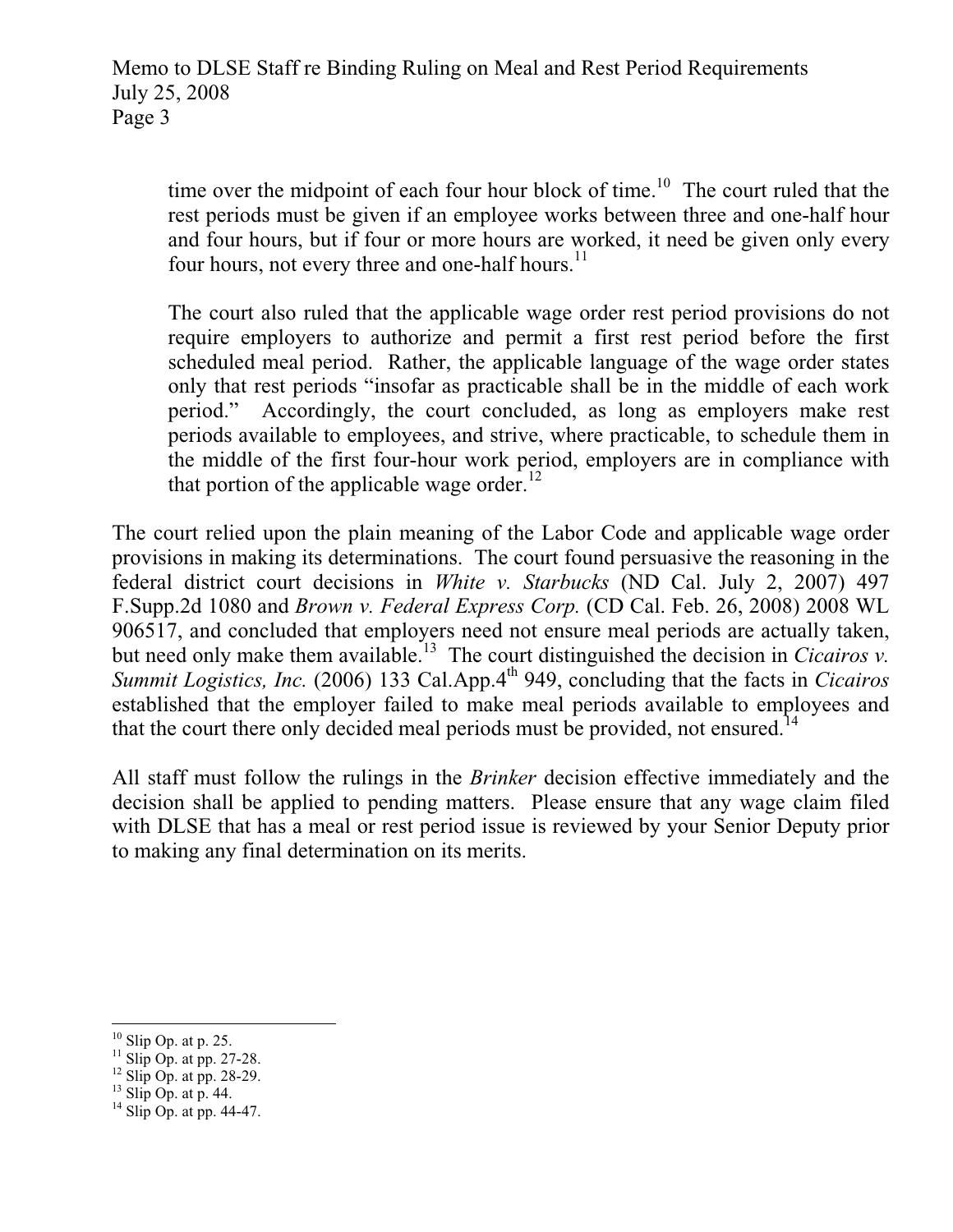**DEPARTMENT OF INDUSTRIAL RELATIONS DIVISION OF LABOR STANDARDS ENFORCEMENT**  *LEGAL SECTION*  **320 W. 4th Street, Suite 430 Los Angeles, CA 90013 (213) 897-1511 (213) 897-2877 fax** 

**ROBERT R. ROGINSON Chief Counsel** 

# **MEMORANDUM**

**TO: DLSE Staff** 

**FROM: Robert Roginson Chief Counsel** 

**DATE: March 7, 2008** 

#### **SUBJECT: Meal and Rest Period Claims**

On April 16, 2007, Deputy Chief Lupe Almaraz issued a Memorandum to the DLSE staff informing of the California Supreme Court decision in the case of *Murphy v. Kenneth Cole*. In that case, the California Supreme Court held that the remedy for meal and rest period violations of "one additional hour of pay" under Labor Code section 226.7 is a wage subject to a three-year statute of limitations rather than a penalty subject to a one year statute of limitations.

A copy of Deputy Chief Almaraz's memo dated April 16, 2007 is attached.

Please post this Memorandum, including the April 16, 2007 memorandum attached, in the public bulletin boards in all DLSE offices until August 15, 2008.

Cc: A. Bradstreet, Labor Commissioner D. Padres, Deputy Chief C. Grafil, Special Assistant Assistant Chiefs Regional Managers DLSE Attorneys